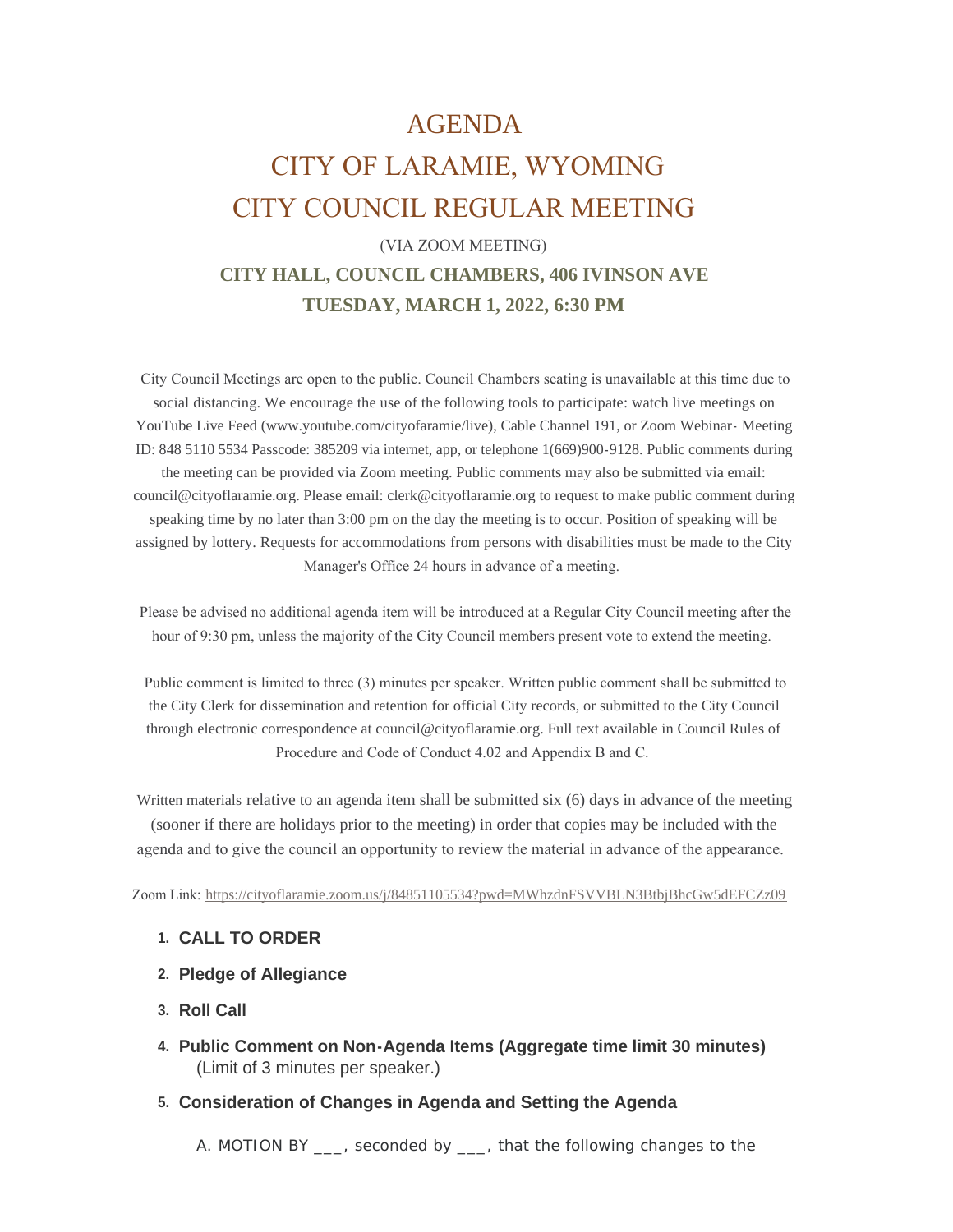Agenda be approved:

B. MOTION BY , seconded by , that the Agenda be set as submitted or changed.

## **PROCLAMATIONS/PUBLIC HEARINGS/NOTIFICATIONS 6.**

## **PROCLAMATIONS & PRESENTATIONS 6.A.**

**PRESENTATION: Wyoming Community Gas Distribution Checks to 6.A.i. Laramie Interfaith, Laramie Downtown Clinic, and Laramie Soup Kitchen** 

**Presenter:** 

Natalie Flood -Senior Business Development Manager

## **Awardees:**

Soup Kitchen – Ted Cramer, Executive Director Downtown Clinic – Pete Gosar, Executive Director Interfaith – Josh Watanabe, Executive Director

## **PUBLIC HEARING 6.B.**

## **ANNOUNCEMENTS 6.C.**

## **Disclosures by City Council Members 7.**

## **Approval of Consent Agenda 8.**

Items listed on the Consent Agenda are considered to be routine and will be enacted by one motion in the form listed below. There will be no separate discussion of these items unless a Councilor so requests, in which case the item will be removed from the Consent Agenda and will be considered on the Regular Agenda.

MOTION BY \_\_\_\_, seconded by \_\_\_\_\_, that the Consent Agenda be approved and that each specific action on the Consent Agenda be approved as indicated.

## **CONSENT AGENDA 9.**

## **MINUTES: City Council Meeting Minutes from February 15, 2022 9.A. Action:**

that Council approve the Minutes of the following City Council meetings: the Regular Meeting and Public Hearings of February 15, 2022, and have them placed on file for public inspection.

**[Bartholomew, CC]**

Documents:

[Minutes 2-15-22.pdf](https://cityoflaramie.org/AgendaCenter/ViewFile/Item/11938?fileID=16180) [PH New Restaurant License R69 Eat, Sleep Barbecue 2-15-22.pdf](https://cityoflaramie.org/AgendaCenter/ViewFile/Item/11938?fileID=16181)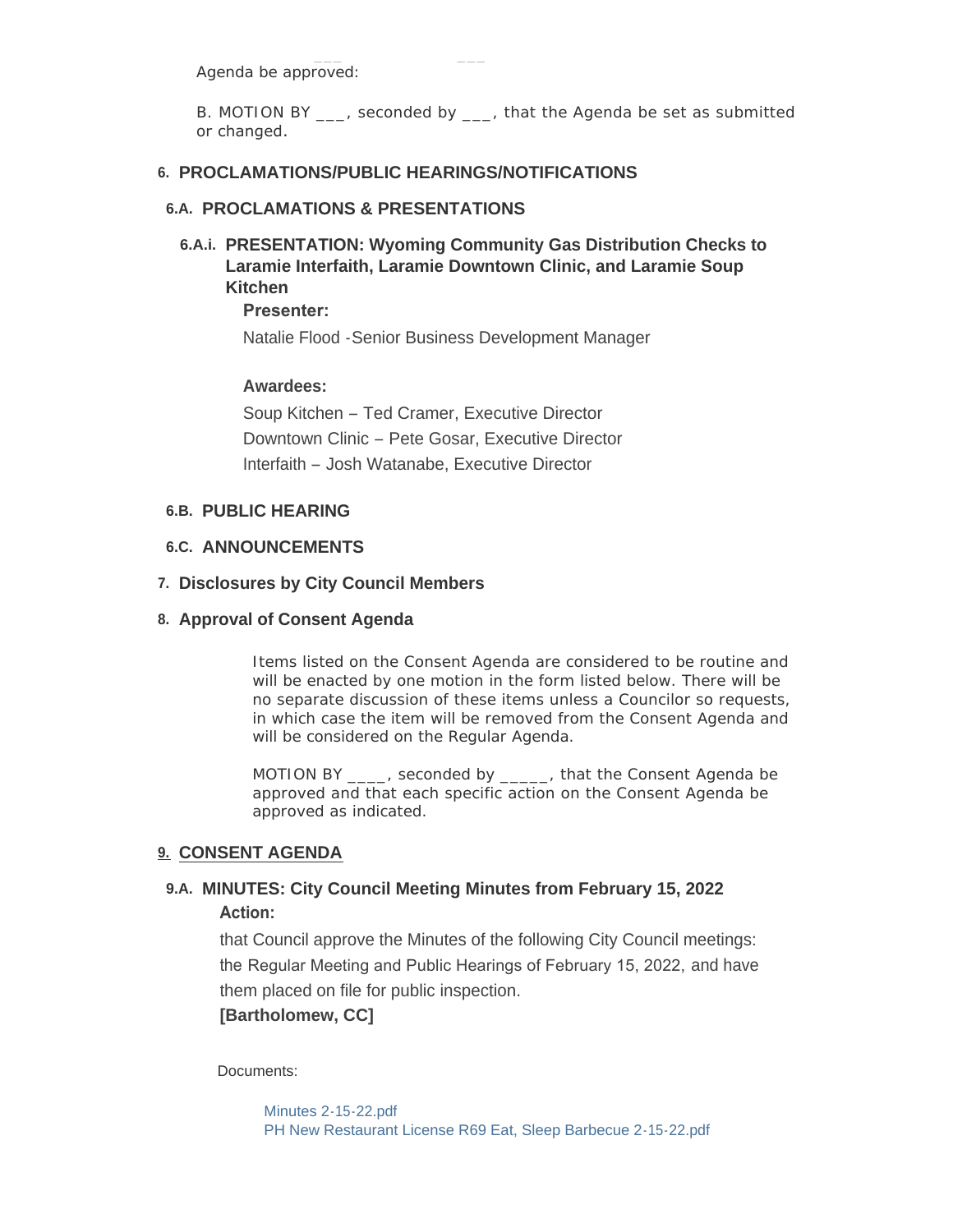## **CEMETERY DEEDS: Cemetery Deeds for February 16-28, 2022 9.B. Action:**

that the Cemetery Deeds for February 16-28, 2022 be accepted, and the Mayor and City Clerk be authorized to sign and have them recorded in the Office of the County Clerk.

**[Feezer, ACM]**

## 9.C. VOUCHERS: February 2022

## **Action:**

that the following Resolution be adopted: BE IT RESOLVED: that all vouchers approved by the Finance Committee be allowed, warrants drawn on proper City funds in payment thereof, and the vouchers be placed on file in the Treasurer's Office subject to public inspection; and that Council authorize payment for the month-end payroll, light and gas charges, telephone charges, employee travel, other employee reimbursements, pay advances, refunds for City services, recording fees, postage, lease purchase and bond payments, self-funded employee health insurance claims, miscellaneous insurance claims, Council-approved bid items, outside attorney fees, other consulting fees, before normal City Council approval on the first Tuesday of March. These expenditures are to be paid subject to audit by the City of Laramie Finance Department. **[Wade, ASD]**

## **AMENDMENT: Amendment Number Two to the Facilities Use Agreement 9.D. between the City of Laramie and the Laramie County Community College.**

## **Action:**

that the Laramie City Council Approve Amendment Number Two to the Facilities Use Agreement between the City of Laramie and the Laramie County Community College and authorize the Mayor and Clerk to sign. **[Guerin, Recreation/Feezer, ACM]**

Documents:

[LCCC FUA Amendment 2 Cover Sheet.pdf](https://cityoflaramie.org/AgendaCenter/ViewFile/Item/11912?fileID=16164) [City of Laramie Rec Center Amend 2 - signed.pdf](https://cityoflaramie.org/AgendaCenter/ViewFile/Item/11912?fileID=16165) [LCCC Facilities Use Agreement 2018-2020.pdf](https://cityoflaramie.org/AgendaCenter/ViewFile/Item/11912?fileID=16166) [Signed Amendment 1.pdf](https://cityoflaramie.org/AgendaCenter/ViewFile/Item/11912?fileID=16167)

## **RESOLUTION: Resolution 2022-17, Appointing Two Members to the 9.E. Downtown Development Authority Action:**

move to approve Resolution 2022-17, appointing Jay Bond and Jessica Hocker to the to the Downtown Development Authority with a term ending June 30, 2025, and authorize the Mayor and City Clerk to sign. **[Bartholomew, CC]**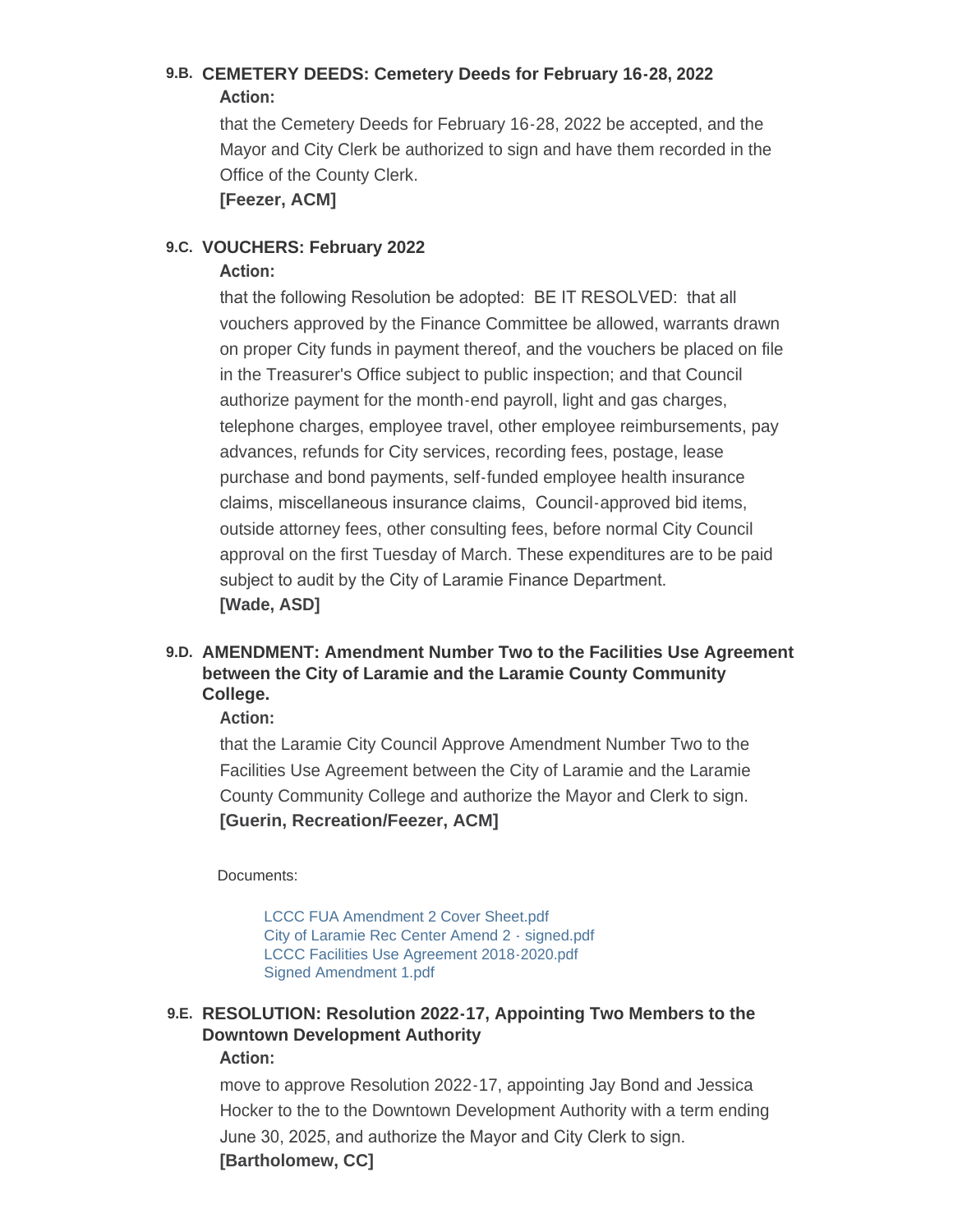Documents:

**[Bartholomew, CC]**

[Cover Sheet Reso 2022-17 3-1-22.pdf](https://cityoflaramie.org/AgendaCenter/ViewFile/Item/11925?fileID=16176) [Reso 2022-17 Appt Two Members DDA 3-1-22.pdf](https://cityoflaramie.org/AgendaCenter/ViewFile/Item/11925?fileID=16177)

**GRANT AGREEMENT: Submission of a Concessions Rent Relief Airport 9.F. Rescue Grant Agreement for Laramie Regional Airport in the Amount of \$16,273**

**Action:**

move to approve the submission of a Grant Agreement for FAA's Concessions Rent Relief Airport Rescue by Laramie Regional Airport in the amount of \$16,273, and authorize the Mayor and City Attorney to sign. **[Bartholomew, CC; Brown, COO; Amy Terrell, Director of Laramie Airport]**

Documents:

[Cover Sheet Con FAA Grant 3-01-2022.pdf](https://cityoflaramie.org/AgendaCenter/ViewFile/Item/11952?fileID=16193) [LAR-NMG-3-56-0017-044-2022-Grant Agreement -](https://cityoflaramie.org/AgendaCenter/ViewFile/Item/11952?fileID=16186) unsigned.pdf

## **SCHEDULE MEETINGS: 9.G.**

that the following meeting be scheduled:

#### **REGULAR AGENDA 10.**

**Consideration of Bid Award, Construction Contract and Budget 11. Amendment for the Laramie City Hall MAU 1 & 2 Design/Build Replacement Project to Climate Control, LLC of Cheyenne, Wyoming. [Stevenson, Facilities/Feezer, ACM]**

Documents:

[Agenda Cover City Hall MAU 1.2 Bid Award.pdf](https://cityoflaramie.org/AgendaCenter/ViewFile/Item/11911?fileID=16189) [Construction Contract.City Hall MAU 1.2.pdf](https://cityoflaramie.org/AgendaCenter/ViewFile/Item/11911?fileID=16162) [Attachment A.City Hall MAU 1.2 Project Manual.pdf](https://cityoflaramie.org/AgendaCenter/ViewFile/Item/11911?fileID=16163)

**Resolution No. 2022-18 providing written notice again related to the 12. Delayed Improvement Agreement between B.F.R. Development, Inc. and the City of Laramie, Wyoming**

**[Feezer, ACM]**

Documents:

[CC cover sheet 03.01.2022.pdf](https://cityoflaramie.org/AgendaCenter/ViewFile/Item/11953?fileID=16192) [2022.03.01 - CC Resolution BFR Council Notice.pdf](https://cityoflaramie.org/AgendaCenter/ViewFile/Item/11953?fileID=16191)

**Discussion on Ward Boundaries 13.**